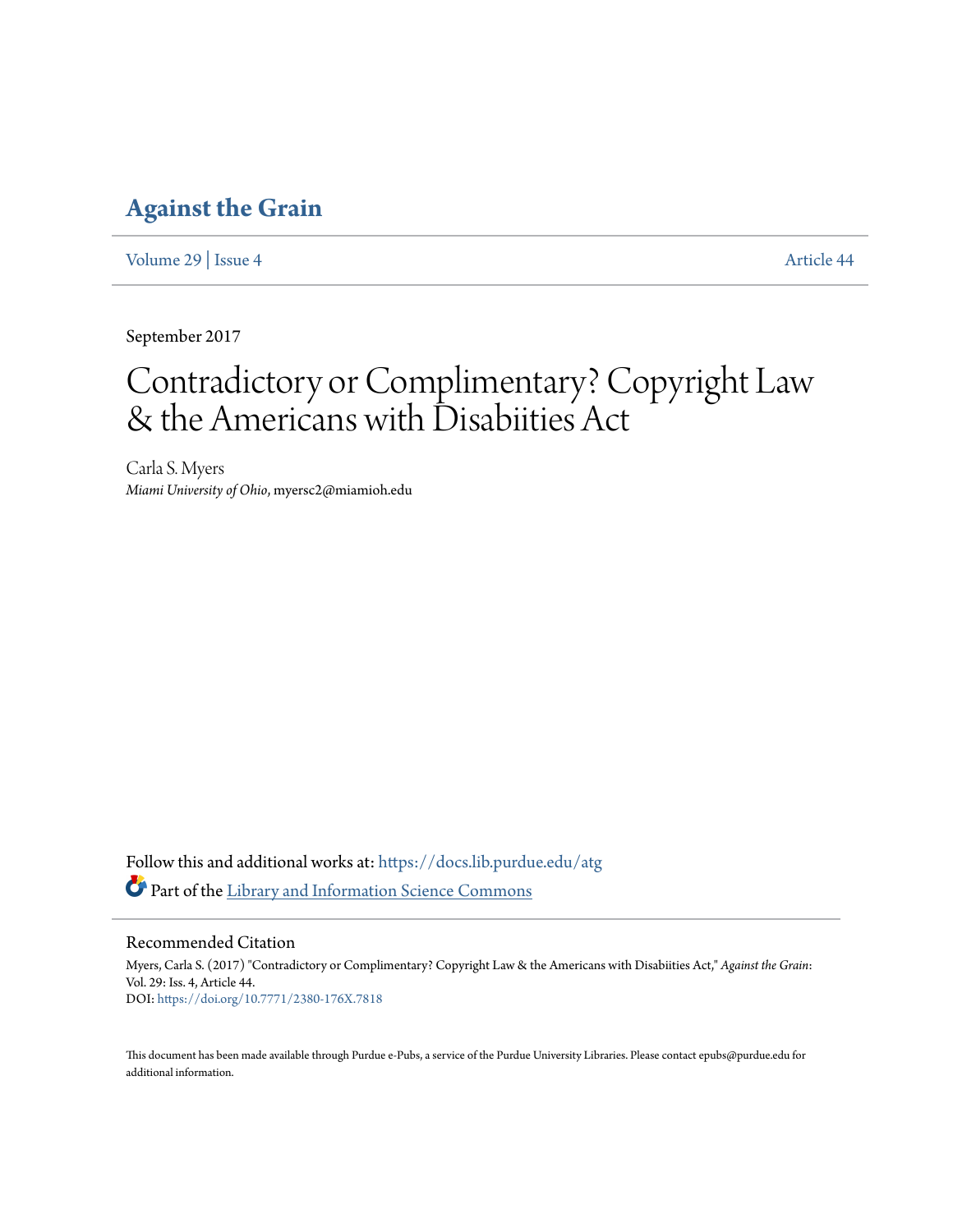### **Global Education, Global ...** *from page 12*

environments. Audio and visual content is particularly challenging in this respect. Video, along with transcripts, is in high demand, especially when designing learning opportunities for a multilingual audience.

We do our best to make fair use determinations when necessary, but it is challenging to provide consistent training and education regarding fair use to instructors and instructional designers. While we can explain copyright exceptions and help develop fair use best practices for different scenarios, it is very difficult to keep up with new developments in this fast-paced environment. And as we all know, Library Guides and tutorials can only go so far. Ultimately, there are some uses which require permission. However, seeking permissions from copyright holders can be complicated, time consuming, and expensive. Without dedicated staff working on identifying and securing permissions, it is not a sustainable option for most projects.

Another strategy is to develop our own content, which we do when we have no other solution. However, this does require extra time and effort on the part of instructors and instructional designers, and there isn't always enough lead time on development deadlines. We are investigating options for a learning object repository to reuse our own work and

share with others, but it is one of the many technology projects we're juggling.

Our copyright issues are compounded by the speed with which new initiatives are being generated, along with the comparatively glacial pace of change to library service models and publishing models. At the library, we've been scrambling to keep up with only one librarian specifically assigned as a liaison to EdPlus for the past year along with me as the Scholarly Communication Librarian (and copyright expert) for the university. We have plans to scale up our efforts as part of a complete reorganization, but it will take some time for these changes to take effect.

As a result, the **ASU** library is reaching out to our content providers to seek solutions. We'd like to explore new business models that will be mutually beneficial. We're willing to pilot new ideas, and pay for them, but we have to move beyond pricing by FTE. We're asking them to consider new possibilities for licensing resources that will allow us to meet our needs. We need to be able to provide content to users beyond currently enrolled students. We need to be able to embed content within platforms, not just link to it. We need to be able to provide consistent messaging about what can be used and how, without a complicated decision tree based on who, what, where, and how much.

These needs aren't new. Libraries and educators have struggled with many of these questions for a long time, but the pressure is increasing and time is short. We have similar initiatives multiplying constantly, which all provide new challenges for meeting our informational resource needs. When the focus of a university extends to a global scale and builds bridges to traverse the digital divide, but the majority of the library collection is off limits, how does the library serve its purpose?

Fundamentally, the ways libraries and content providers have historically provided access to our content has to change. These initiatives are only the beginning, and **ASU** is certainly not alone in exploring new ways of providing education on a global scale. By working together to experiment and innovate, we can forge a path forward that will be responsive to a rapidly changing educational environment. We can create new model license terms and ways of providing content that will overcome these challenges and open educational pathways around the globe.

#### **Endnotes**

- 1. *https://newamericanuniversity.asu.edu/*
- 2. *https://newamericanuniversity.asu.edu/ node/25*
- 3. *https://gfa.asu.edu/*
- 4. *https://ui.asu.edu/projects/master-*
- *card-scholars* 5. *https://ui.asu.edu/projects/scholars-com-*
- *munity-platform*
- 6. *http://solarspell.org/*
- 7. *https://osf.io/preprints/socarxiv/fwzph/*

# Contradictory or Complimentary? Copyright Law & the Americans with Disabilities Act

by **Carla S. Myers** (Coordinator of Scholarly Communications, Miami University of Ohio) <myersc2@miamioh.edu>

In recent years numerous colleges and<br>universities have been investigated by the<br>United States (U.S.) Department of Educa-<br>tion's Office for Civil Rights (OCR) and the n recent years numerous colleges and universities have been investigated by the tion's Office for Civil Rights (OCR) and the U.S. Department of Justice (DOJ) regarding their compliance with the *Americans with Disabilities Act (ADA)*. These investigations are often initiated on behalf of students with disabilities who express concern about being unable to access and engage with learning materials and resources made available by these institutions in the same way those without disabilities can. *ADA* violations identified through these investigations include "websites, digital coursework, learning management systems, multimedia, and library resources" being "partially or completely inaccessible to students with visual, hearing, cognitive, learning, or physical disabilities.

Librarians need to consider accessibility issues not only because of the legal implications but also because, ethically, our profession is committed to providing "the highest level of service to all library users through… equitable service policies [and] equitable access."<sup>2</sup> Ideally, libraries would make all items in their collection readily available in formats that would meet the needs of users with disabilities; however, practically, this would be almost impossible to do. Barriers include:

- Vendor-supplied platforms and resources that have accessibility issues.
- The small percentage of published works that are actually made available for purchase in formats that can be used by those who are blind or visually impaired, hard of hearing, who have other print disabilities, or who have mobility and dexterity impairments.
- Stagnant or shrinking budgets which impact the funding available to acquire items for library collections.

#### **Accessibility Requests & Copyright Considerations**

In response to these challenges, librarians often find that they need to start from scratch when making accessible copies of resources

available to patrons. This usually involves making a copy of the original work, modifying it in some way that creates an alternate version (e.g., a machine-readable version of a book, a captioned copy of a film), and then giving the copy of the alternate version to the patron who requested it.

U.S. copyright law (Title 17, United States Code [USC]) grants certain exclusive rights to the creators of copyrightable works, including but not limited to:

- (1) Making copies of the work;
- (2) making alternate versions (derivatives) based upon the original work; and,
- (3) distributing copies of the work to others.

Making a copy of a work, altering it for accessibility purposes, and giving (distributing) it to a patron who requested it involves taking advantage of these exclusive rights and, as such, could be considered an act of copyright infringement. In this way copyright law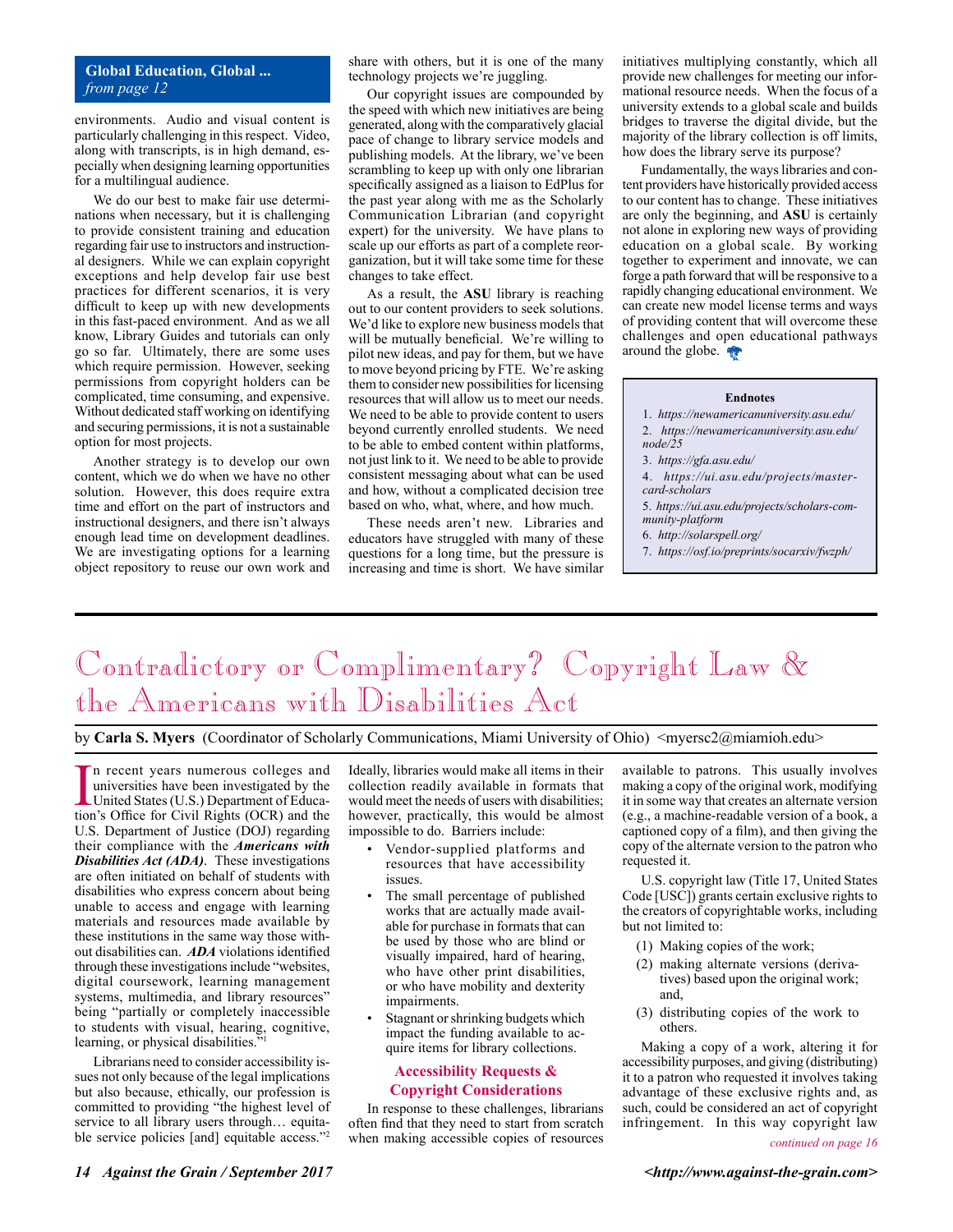#### **Contradictory or Complimentary ...** *from page 14*

and the *ADA* seem to contradict each other; copyright law can be used to restrict access to works and the ways in which they are shared with others, while the *ADA* requires that librarians ensure works in the library collection are accessible to all. Fortunately exceptions have been included in U.S. copyright law that "allow the public to make limited uses of copyrighted works — uses that might otherwise constitute infringement — especially for advancing knowledge or serving other important social objectives."3 Fortunately, these exceptions are complimentary to the purpose of the *ADA* and support librarians in their legal and ethical obligations to make works in their collections accessible to those with disabilities.

#### **Overview of Relevant Exceptions**

When making alternate copies of works for accessibility purposes, the copyright exceptions most frequently utilized by academic libraries include:

- Section 107: Fair use
- Section 110(8): Exception of certain performances and displays
- Section 121: Reproduction for blind or other people with disabilities

**Fair Use and Accessibility**. The fair use exception found in Section 107 of U.S. copyright law allows for the reproduction of copyrighted works "for purposes such as criticism, comment,…teaching…scholarship, or research." When considering fair use "in any particular case…the factors to be considered shall include:

- (1) the purpose and character of the use, including whether such use is of a commercial nature or is for nonprofit educational purposes;
- (2) the nature of the copyrighted work;
- (3) the amount and substantiality of the portion used in relation to the copyrighted work as a whole; and
- (4) the effect of the use upon the potential market for or value of the copyrighted work" (17 USC § 107).

Guidance on applying fair use when making alternate copies of works for accessibility purposes can be found in the *Code of Best Practices in Fair Use for Academic and Research Libraries* (the Code) put forward by the **Association of Research Libraries**. The Code (2012, p. 3) "identifies…the library community's current consensus about acceptable practices for the fair use of copyrighted materials" and explores specific situations where libraries may need to consider fair use when providing services and resources to patrons. Situation Five of the Code specifically addresses *Reproducing Material for use by Disabled Students*, *Faculty*, *Staff*, *and Other Appropriate Users.*  Here the Code states,

When fully accessible copies are not readily available from commercial sources, it is fair use for a library to (1) reproduce materials in its collection in

accessible formats for the disabled upon request, and (2) retain those reproductions for use in meeting subsequent requests from qualified patrons.

The Code identifies "limitations" and "enhancements" that help support this application of fair use, many of which echo the statutory

language found in Section 121 of U.S. copyright law (see discussion of this exception below). While the Code does not hold the force of law, it "describes a carefully derived consensus within the library community about how those rights should apply in certain recurrent situations" and

"it enhances the ability of librarians to rely on fair use"4 when making accessible copies of works for patrons.

There are also legislative reports and court opinions that support the use of the fair use when making alternate copies of works for those with disabilities. A report put forward by the House Committee on the Judiciary in 1976 (No. 94-1476) regarding revisions to U.S. copyright law states:

[A] special instance illustrating the application of the fair use doctrine pertains to the making of copies or phonorecords of works in the special forms needed for the use of blind persons. These special forms, such as copies in Braille and phonorecords of oral readings (talking books), are not usually made by the publishers for commercial distribution. The making of a single copy or phonorecord by an individual as a free service for blind persons would properly be considered a fair use under section 107.

The 2012 opinion in the *Authors Guild, Inc., et al., v. HathiTrust* lawsuit et. al. (902 F. Supp. 2d 445 (S.D.N.Y. 2012)) issued by the **Honorable Harold Baer**, Judge for the U.S. District Court, Southern District of New York also supports the utilization of fair use when making copies of works for those with disabilities. In his opinion **Judge Baer** highlights specific benefits the **HathiTrust Digital Library (HDL)** provides for those with print disabilities and, in balancing the fair use factors in favor of the defendants (**HathiTrust**), states that "I cannot imagine a definition of fair use that would not encompass the transformative uses made by [the **HDL**] and would require that I terminate this invaluable contribution to the progress of science and cultivation of the arts that at the same time effectuates the ideals espoused by the *ADA*." On appeal, the United States Court of Appeals for the Second Circuit held that "weighing the factors together, we conclude that the doctrine of fair use allows the Libraries to provide full digital access to copyrighted works to their print-disabled patrons" 755 F.3d 87 (2d Cir. 2014).

**Section 110(8) and Accessibility**. This section allows for the "performance of a nondramatic literary work, by or in the course of a transmission specifically designed for and primarily directed to blind or other handicapped persons who are unable to read normal printed material as a result of their handicap,

or deaf or other handicapped persons who are unable to hear the aural signals accompanying a transmission of visual signals" so long as the "governmental body; or…noncommercial educational broadcast station" makes the performance "without any purpose of direct or indirect commercial advantage." This ex-



ception is fairly narrow in that it is limited to performances of nondramatic works, which the United States Copyright Office (2017) tells us includes but is not limited to "fiction, nonfiction, poetry, textbooks, reference works" and "an article published in a

serial, but … not … an entire issue of a periodical or other serial." However, as these types of resources are often used in college and university classrooms it behooves libraries to be aware of this exception and the ways in which it may allow them to make performances of these works available to students with disabilities.

**Section 121 and Accessibility**. Also referred to as the Chafee Amendment, this statute states that "it is not an infringement of copyright for an authorized entity to reproduce or to distribute copies or phonorecords of a previously published, nondramatic literary work if such copies or phonorecords are reproduced or distributed in specialized formats exclusively for use by blind or other persons with disabilities."

Section 121 defines the term "authorized entity" as "a nonprofit organization or a governmental agency that has a primary mission to provide specialized services relating to training, education, or adaptive reading or information access needs of blind or other persons with disabilities." **Judge Baer** supported academic libraries status as an "authorized entity" by stating in his opinion on the *HathiTrust* lawsuit "The *ADA* requires that libraries of educational institutions have a primary mission to reproduce and distribute their collections to print-disabled individuals, making each library a potential 'authorized entity' under the Chaffee Amendment" (902 F. Supp. 2d 445 (S.D.N.Y. 2012)).

The Chaffee Amendment is somewhat limited in that it can be utilized only when making accessible copies of "previously published, nondramatic literary work[s]" (17 USC § 121). Therefore, if librarians are asked to make accessible copies of unpublished nondramatic works, dramatic literary works "such as a screenplay, play or other script" (United States Copyright Office, 2017), or any other type of copyrightable work (e.g., an audiovisual work) they would have to consider using one of the other exceptions. Additionally, copies made under this statute must:

- (A) "not be reproduced or distributed in a format other than a specialized format exclusively for use by blind or other persons with disabilities;
- (B) bear a notice that any further reproduction or distribution in a format other than a specialized format is an infringement; and